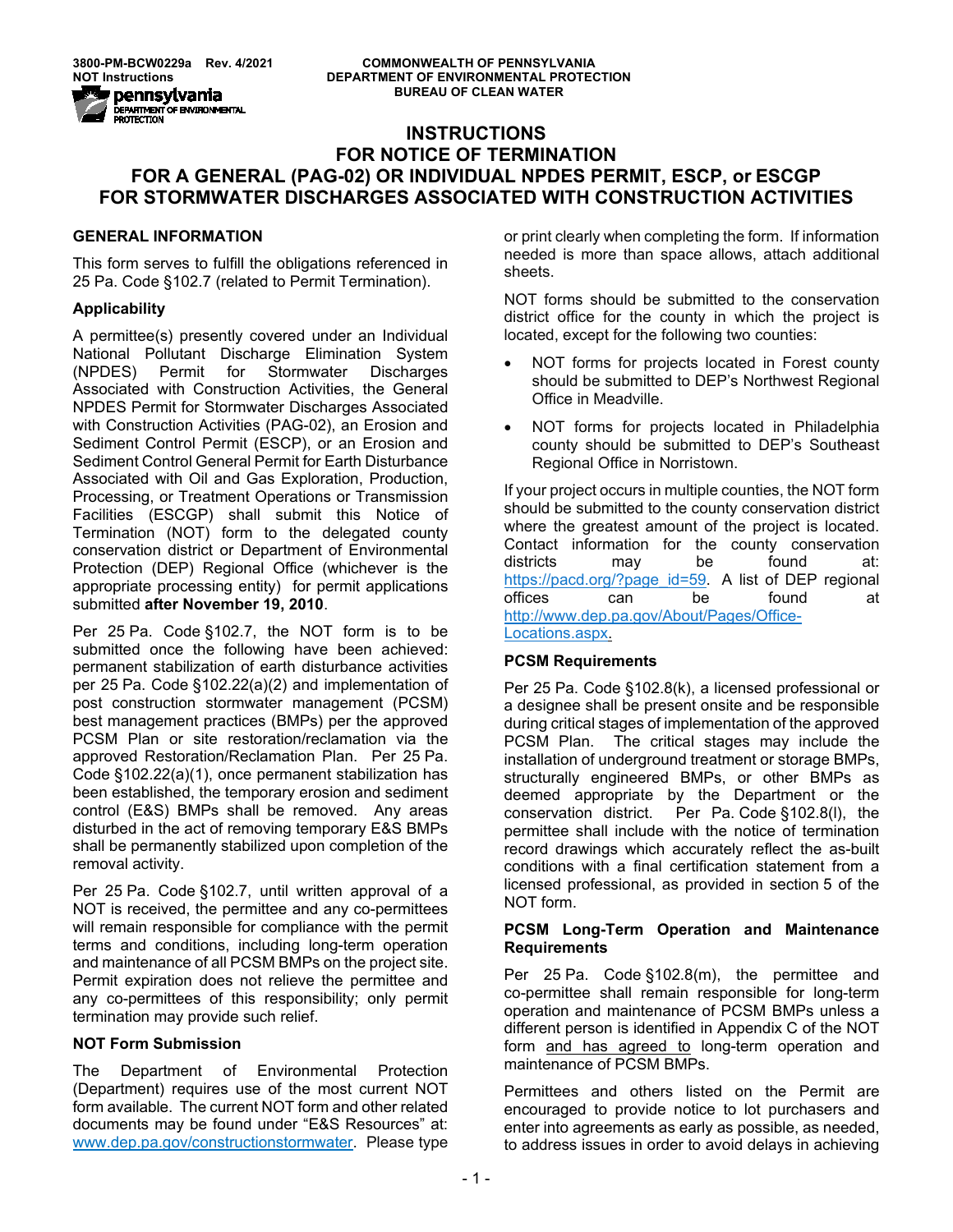permanent stabilization and, ultimately, receive approval of permit termination. In some instances, the person seeking to obtain a permanent stabilization condition may need to pursue legal remedies against entities preventing the stabilization condition from being achieved. For any property (not commonwealth- or federally-owned) containing PCSM BMP(s), the permittee or co-permittee shall record an instrument with the recorder of deeds which will assure disclosure of the PCSM BMP(s) and the related obligations in the ordinary course of a title search of the subject property. The recorded instrument must:

- 1. Identify the PCSM BMP(s),
- 2. Provide for necessary access related to long-term operation and maintenance for PCSM BMP(s),
- 3. And provide notice that the responsibility for long-term operation and maintenance of the PCSM BMP(s) is a covenant that runs with the land that is binding upon and enforceable by subsequent grantees.

A sample instrument may be found here: [Instrument](http://files.dep.state.pa.us/Water/BPNPSM/StormwaterManagement/ConstructionStormwater/InstrumentDeclarationRestrictionsCovenants.pdf)  [for the Declaration of Restrictions and Covenants.](http://files.dep.state.pa.us/Water/BPNPSM/StormwaterManagement/ConstructionStormwater/InstrumentDeclarationRestrictionsCovenants.pdf) This is a legal document which should be used with the advice of legal counsel. Proof of filing such an instrument is to be provided with the NOT form.

The long-term operation and maintenance plan, which is synonymous with the long-term operation and maintenance schedule which was contained in the PCSM Plan, shall be in a narrative format and:

- 1. List the PCSM BMP(s),
- 2. Provide for routine maintenance activities and an inspection schedule for each PCSM BMP,
- 3. Provide for repair or replacement of the PCSM BMP(s) as needed to ensure continual function as designed, and
- 4. Describe how access to the PCSM BMP(s) will be provided.

Per permit condition, unless an alternative process is approved by the Department in writing, upon sale or transfer of any parcel, lot, road, or other real property included within the permit boundary, the permittee shall notify the purchaser, grantee, or transferee of the long-term PCSM BMP operation and maintenance requirements. The permittee shall expressly identify:

- 1. The PCSM BMPs on each property,
- 2. The schedule for inspection and reporting,
- 3. The person or entity responsible for long-term operation and maintenance of the PCSM BMPs, and
- 4. How access to the BMPs will be achieved, and shall obtain approval from the purchaser, grantee or transferee.

A sample of such "landowner notice" may be found here: [New Property Owner Post-Construction](http://files.dep.state.pa.us/Water/BPNPSM/StormwaterManagement/ConstructionStormwater/NewPropertyOwnerNotificationForm.pdf)  [Stormwater Management Best Management](http://files.dep.state.pa.us/Water/BPNPSM/StormwaterManagement/ConstructionStormwater/NewPropertyOwnerNotificationForm.pdf)  [Practice\(s\) Notification and Operation and](http://files.dep.state.pa.us/Water/BPNPSM/StormwaterManagement/ConstructionStormwater/NewPropertyOwnerNotificationForm.pdf)  [Maintenance Agreement.](http://files.dep.state.pa.us/Water/BPNPSM/StormwaterManagement/ConstructionStormwater/NewPropertyOwnerNotificationForm.pdf) This is a legal document which should be used with the advice of legal counsel. Any such landowner notices are not required to be recorded with the instrument; however, they must be submitted with the NOT form. NOTE: A planned community declaration may be considered landowner notice if the declaration addresses the preceding bulleted items.

# **INFORMATION REQUIRED FOR THE NOT FORM TO BE DETERMINED COMPLETE**

The reviewing entity will review the NOT form and attachments against the NOT Completeness Review and Fieldwork Checklist to document the submission of all required NOT paperwork. If the NOT contains minor deficiencies, the permittee will be notified via telephone or email to explain the deficiencies and to offer the opportunity to submit the necessary materials within 30 calendar days of the original NOT receipt. If the NOT is deemed to be incomplete, or if information requested is not received within the 30-calendar-day review period, a written notice of denial, and reasons for such denial, will be provided to the permittee, along with a request to resubmit a NOT form. Once a NOT form is deemed complete, the reviewing entity will schedule and conduct an onsite inspection to verify project completion and permanent stabilization.

The following information must be submitted for the application to be considered complete.

# **Section 1. Permit Information**

Check the appropriate box for the permit type and provide the permit number.

# **Section 2. Project Location or Physical Address**

Provide the facility/development name, address, municipality, and county. Provide the latitude and longitude coordinates for the approximate center of the project area or facility, in degrees, minutes, and seconds.

#### **Section 3. Reason for Permit Termination**

Check the appropriate box which describes the reason for the submittal of the NOT form. In most cases, the NOT form should not be submitted until all construction activity identified in the E&S/PCSM plan is complete and all disturbed areas have been stabilized. For example, for a subdivision where the operator will construct the infrastructure (roads, utilities, etc.) and houses, the operator should not submit the NOT form until all construction activity identified in the plans are complete and all disturbed areas have been stabilized. This includes individual lot development (i.e. house, driveway, and lawn construction). Thus, the first box should be checked.

However, circumstances may warrant a full permit termination after either some or none of the planned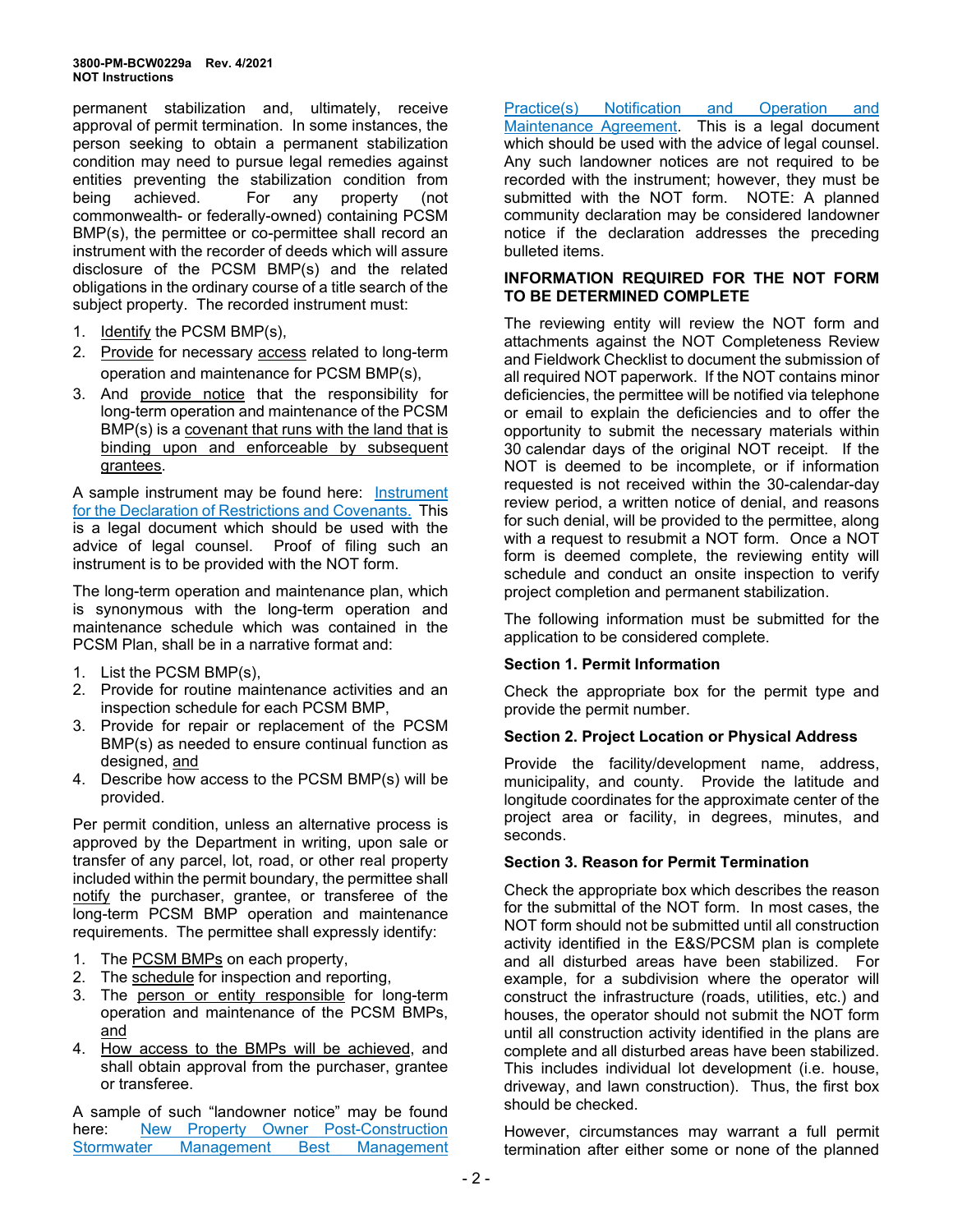activities (i.e. any earth disturbance activities, such as clearing, grubbing, grading or the installation of E&S BMPs) were conducted, the site has been stabilized, and there is no intention for the permittee to commence or continue construction at the project site.

- For full terminations where **some of the planned activities were conducted including the installation or utilization of PCSM BMPs**, complete Sections 1 through 6 and other applicable sections of the NOT form (as described in Section 6 of the NOT instructions) as well as the applicable sections of the Completeness Review and Fieldwork Checklist.
- For full terminations where **some of the planned activities were conducted yet no PCSM BMPs were installed or utilized**, complete Sections 1 through 4 of the NOT form and Section 4 of the Completeness Review and Fieldwork Checklist. In lieu of the Section 8 certification, submit a signed cover letter and indicate in the letter that some earth disturbance activities took place, no PCSM BMPs were installed, and the site has been permanently stabilized.

**NOTE** – This type of full termination also requires that no proposed impervious or semi-impervious (e.g., gravel) areas were constructed.

• For full terminations where **no planned activities were conducted,** complete Sections 1 through 4 of the NOT form and Section 4 of the Completeness Review and Fieldwork Checklist. In lieu of the Section 8 certification, submit a signed cover letter and indicate in the letter that no earth disturbance activities took place and no temporary E&S BMPs were installed.

If a permittee(s) wishes to terminate permit coverage on a portion of a project which is complete and permanently stabilized while continuing to maintain permit coverage on the remaining portion of a project until completion, this can be achieved through a partial permit termination. The following criteria must be met to utilize a partial permit termination:

- 1. Unless otherwise approved by the Department in writing, both the area of land to be terminated and the remaining land must be five (5) acres or greater. Therefore, the total project site must be ten (10) acres or greater.
- 2. Except for linear projects that involve restoration to pre-construction conditions, to the extent<br>practicable, in accordance with 25 Pa. practicable, in Code §102.8(n), both portions of the project must not be hydrologically connected to (contributing stormwater drainage/flows to or receiving stormwater drainage/flows from) each other, up to and including the 100-year storm event. For

example, if a BMP is located within the completed portion of the site and infiltrates the 2-year/24-hour storm but overflows during larger storm events to a larger basin which is not contained within the completed portion of the site, the partial NOT will not be approved.

3. Single lot terminations are permitted, so long as they meet the criteria above.

Provide a description of the portion of the project site to be terminated and provide the metes and bounds (attach additional sheet, if necessary). If submitting a NOT form for a partial termination, a notice of intent or permit application for an amendment to the permit to reflect the reduction in the project site must be submitted concurrently. The permit type checked on the notice of intent or permit application must be the same as the originally issued permit. For example, an Individual permit cannot be converted into a General Permit at the time a partial termination is requested.

# **Section 4. Permittee Information**

Provide the name, address, telephone number, and email address of the permittee and any additional permittees (those who had been listed as co-applicants<br>on the permit application). The name(s) and on the permit application). address(es) provided here must match the name(s) and address(es) of the applicant(s) on the permit application, unless the permit was transferred to a new permittee(s); in which case, the name(s) and address(es) must match the name(s) and address(es) listed on any applicable transfer form.

#### **Section 5. Final Certification of Licensed Professional**

Per 25 Pa. Code §102.8(k), a licensed professional or a designee shall be present onsite and be responsible during critical stages of implementation of the approved PCSM Plan. A licensed professional, *which is defined in 25 Pa. Code §102.1 as professional engineers, landscape architects, geologists, and land surveyors to practice in this Commonwealth*, must complete, sign, and seal this section. Although a designee of the licensed professional may have provided oversight during critical stages on behalf of the licensed professional, the designee may not complete this section. This section must be completed by a licensed professional. This section must be completed for all NPDES permitted projects regardless of whether the project either contains installed PCSM BMPs or is a restoration/reclamation activity.

In conjunction with this section, **Appendix A** must be completed to provide a summary of installed PCSM BMPs, and a copy of the project's record drawings must be attached to the NOT form. The record drawings must accurately reflect as-built conditions and need to contain a level of detail sufficient for the person responsible for the long-term operation and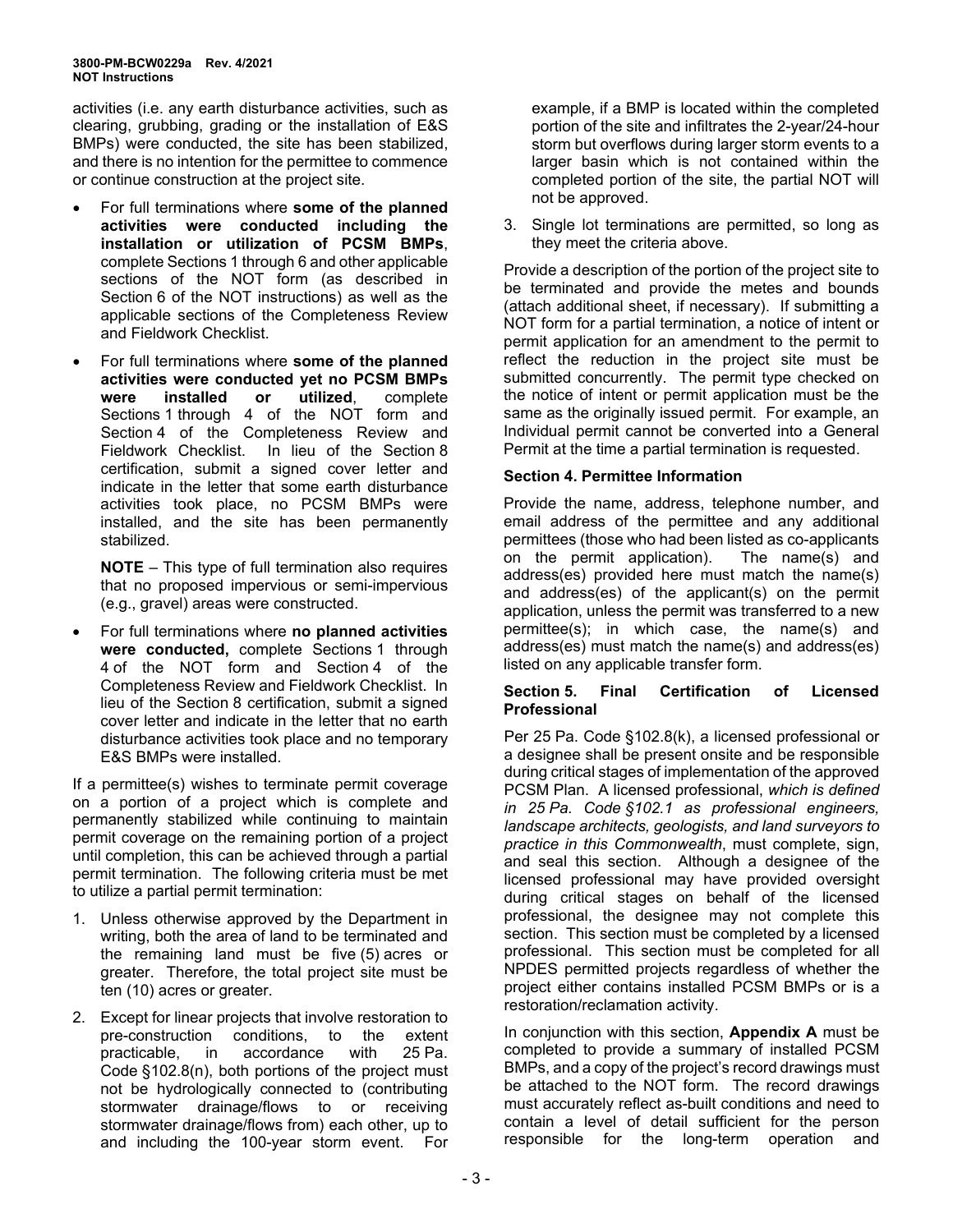maintenance of the BMPs to locate, access, and properly maintain the BMPs. The record drawings should contain the same information as the PCSM Plan contained and note any changes from the PCSM Plan (preferably overlain). *Note: Changes made to a PCSM Plan may result in an amendment to the permit.* **Appendix B**, the Record Drawings Checklist, must be completed as verification that all applicable items are included in the record drawings. If applicable items are missing, the reviewing entity may request resubmittal of the record drawings.

#### **Section 6. Long-Term Operation and Maintenance and Restoration/Reclamation**

Check the box which describes the final status of the site. If any non-restoration or non-reclamation PCSM were installed, or utilized (including non-structural BMPs which do not require installation but are utilized as a part of the PCSM Plan, e.g., street sweeping), (per 25 Pa. Code §102.8(a) through (m)) within the project area encompassed by this Notice of Termination, then the first box must be checked (and NOT form Section 7 as well as Appendices A, B, and C are required to be completed). If the project area encompassed by this Notice of Termination is to be completely restored or reclaimed (per 25 Pa. Code §102.8(n)), then the second box must be checked (and NOT form Section 7 as well as Appendices A, B, and C are not required to be completed).

# **Section 7. Proof of Instrument Filing with the Recorder of Deeds Office**

Per 25 Pa. Code §102.8(m)(2), an instrument must be filed with the County Recorder of Deeds office, and proof of filing must be submitted with the NOT form. However, if the answer to question 7.a is "yes," an instrument filing is not necessary at this time (but will be required at the time of a future property transfer) and the permittee is not required to complete section 7.b.

**NOTE** – The recorded instrument should reference the record drawings, which will be on file with the delegated county conservation district or DEP upon NOT submission.

For most projects, the instrument and attachments which were recorded during the initial filing (within 45 days of permit authorization/issuance) should be amended at the time of permit termination so that the plan on record is an accurate reflection of as-built conditions for the benefit of current and future responsible parties.

Proof of filing the instrument and attachments with the Recorder of Deeds must be submitted with the NOT form. The combination of these two items is considered sufficient proof of filing:

1. A copy of the Recorder of Deeds receipt and

2. Completed Section 7.b of the NOT form.

In conjunction with this section, **Appendix C** must be completed to identify the person(s) (as defined in 25 Pa. Code §102.1) who has agreed to be responsible for long-term operation and maintenance of the PCSM BMPs. Complete the table as follows: In the first column, each PCSM BMP must be listed in a separate row, with each corresponding latitude and longitude provided in the second column of the same row. The full name, address, and phone number of the person (as defined in 25 Pa. Code §102.1) responsible for each BMP must be provided in each row for which a BMP is listed.

# **Section 8. Permit Termination Certification**

The person listed in Section 4 is to complete this certification. If an additional permittee is listed in Section 4, print an additional Section 8 to be completed by the additional permittee. There is no need for a co-permittee, who was brought onto the permit after permit authorization/issuance, to complete the certification. Upon permit termination, all remaining co-permittees who had been brought onto the permit after authorization/issuance are automatically released from liability. The information provided in the certification must match the information provided on the permit application certification section or on any applicable permit transfer forms.

The permittee must complete the required certification by printing the permittee name in the first paragraph, checking the appropriate box as indicated below, entering the entity name both in the second paragraph and next to the appropriate checkbox, and providing the printed permittee name and title, permittee signature, and date:

- a. Corporations:
	- 1) A president, vice-president, secretary, or treasurer of the corporation in charge of a principal business function, or any other person who performs similar policy or decision-making functions for the corporation; or
	- 2) The manager of one or more manufacturing, production or operating facilities if authority to sign documents has been assigned or delegated to the manager in accordance with corporate procedures.
- b. Partnerships or sole proprietorships -a general partner or the proprietor, respectively.
- c. Municipalities, State, Federal or other public agencies -either a principal executive officer or ranking elected official:
	- 1) The chief executive officer of the agency; or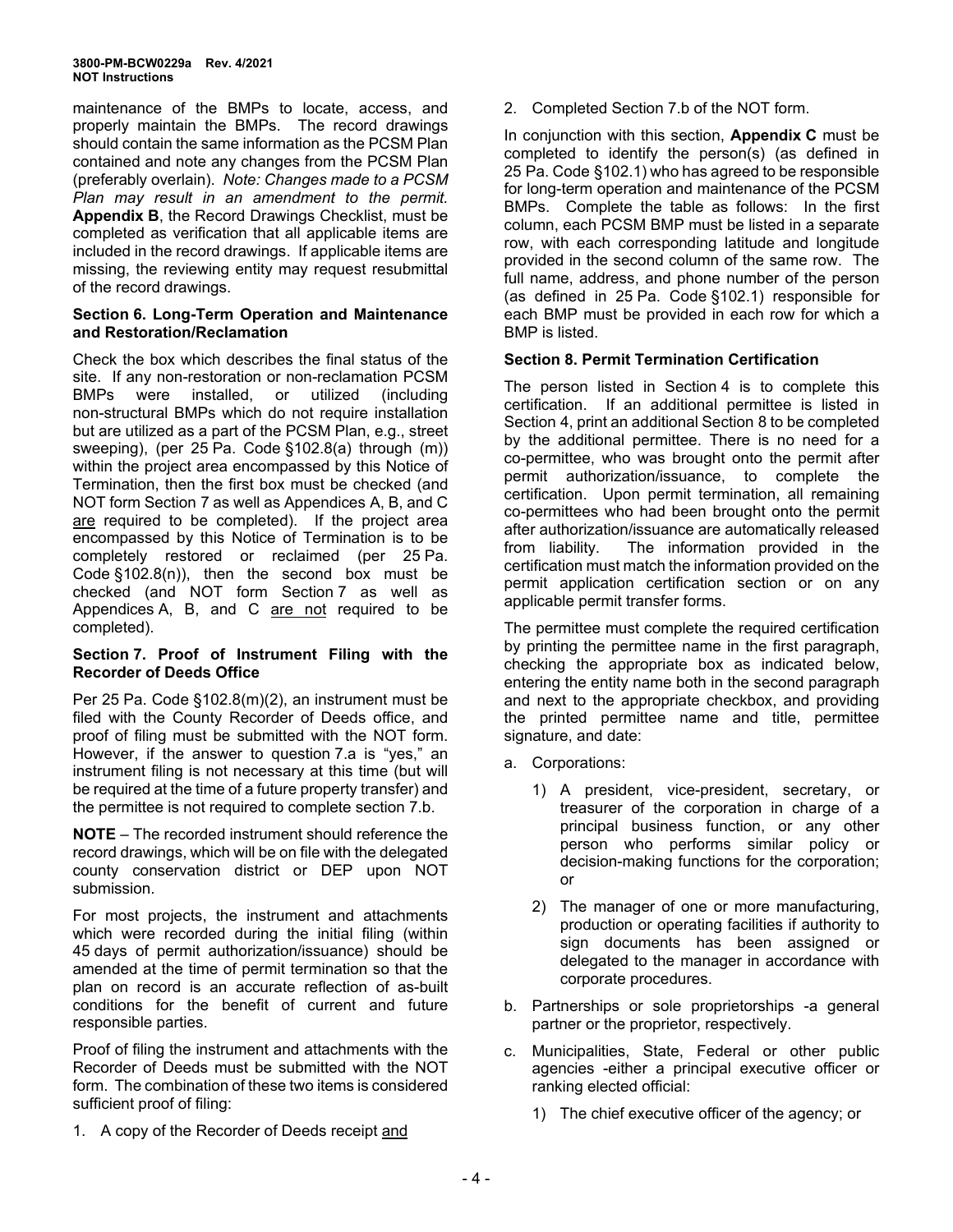- 2) A senior executive officer having responsibility for the overall operations of a principal geographic unit of the agency (e.g., Regional Administrators of EPA).
- d. For individuals, no indication of entity name or title is necessary.

If anyone else signs on behalf of a corporation, partnership, or public agency, documentation supporting delegation of contracting authority must be provided.

#### **Notice of Termination Completeness Review and Fieldwork Checklist**

The NOT paperwork, required to be submitted, is to be completed based on property ownership and the type of PCSM BMPs (see NOT form Section 6). Under the Paperwork Requirements section:

• If your project contains PCSM BMPs installed per 25 Pa. Code §102.8(a) through (m), and the property is not commonwealth- or federally-owned, check the boxes in the "Permittee Included" column in Section 1 of the checklist.

- If your project contains PCSM BMPs installed per 25 Pa. Code §102.8(a) through (m), and the property is entirely commonwealth- or federally-owned, check the boxes in the "Permittee Included" column in Section 2 of the checklist.
- If your project contains PCSM BMPs installed per 25 Pa. Code §102.8(n), regardless of ownership, check the boxes in the "Permittee Included" column in Section 3 of the checklist.

Under Section 4, "Field Inspection," all project types must check the boxes in the "Permittee Addressed" column.

The permittee shall retain a copy of the record drawings and shall also provide a copy, as part of the approved PCSM Plan, to the person(s) identified in Appendix C, as being responsible for the long-term operation and maintenance of the PCSM BMP(s). Additional copies of the NOT form and record drawings shall also be provided to the local municipality.

# **AFTER PERMIT TERMINATION**

The Department's Sample Instrument for the Declaration of Restrictions and Covenants includes the following language:

"Upon any reduction, loss, or failure of any PCSM BMP, the Grantor shall take immediate action to restore, repair, or replace the BMP or provide an alternative method of treatment. If a modification to the installed PCSM BMPs is proposed for any reason, this Instrument shall not be amended, terminated or in any way modified by the Grantor without the express prior written approval of the Commonwealth of Pennsylvania Department of Environmental Protection (Department). After receiving approval from the Department, the Grantor shall record any such amendment, termination or modification of this Instrument. If an amendment or modification of this Instrument is needed for reasons other than PCSM BMP modification or site redevelopment, the Grantor shall provide notice to the Department or delegated county conservation district in writing at least 20 business days prior, unless otherwise approved by Department, to recording any amendment, termination or modification of this Instrument. After the 20 business days have elapsed without written notification from the Department, the Grantor may record any such amendment, termination or modification of this Instrument."

In the event an instrument other than the Department's sample instrument is utilized, the landowner or other responsible party should carefully review the instrument and consult with the Department prior to any modification or alterations to the PCSM BMPs. Any modification or alteration made without approval of the Department or Delegated County Conservation District may be subject to enforcement action.